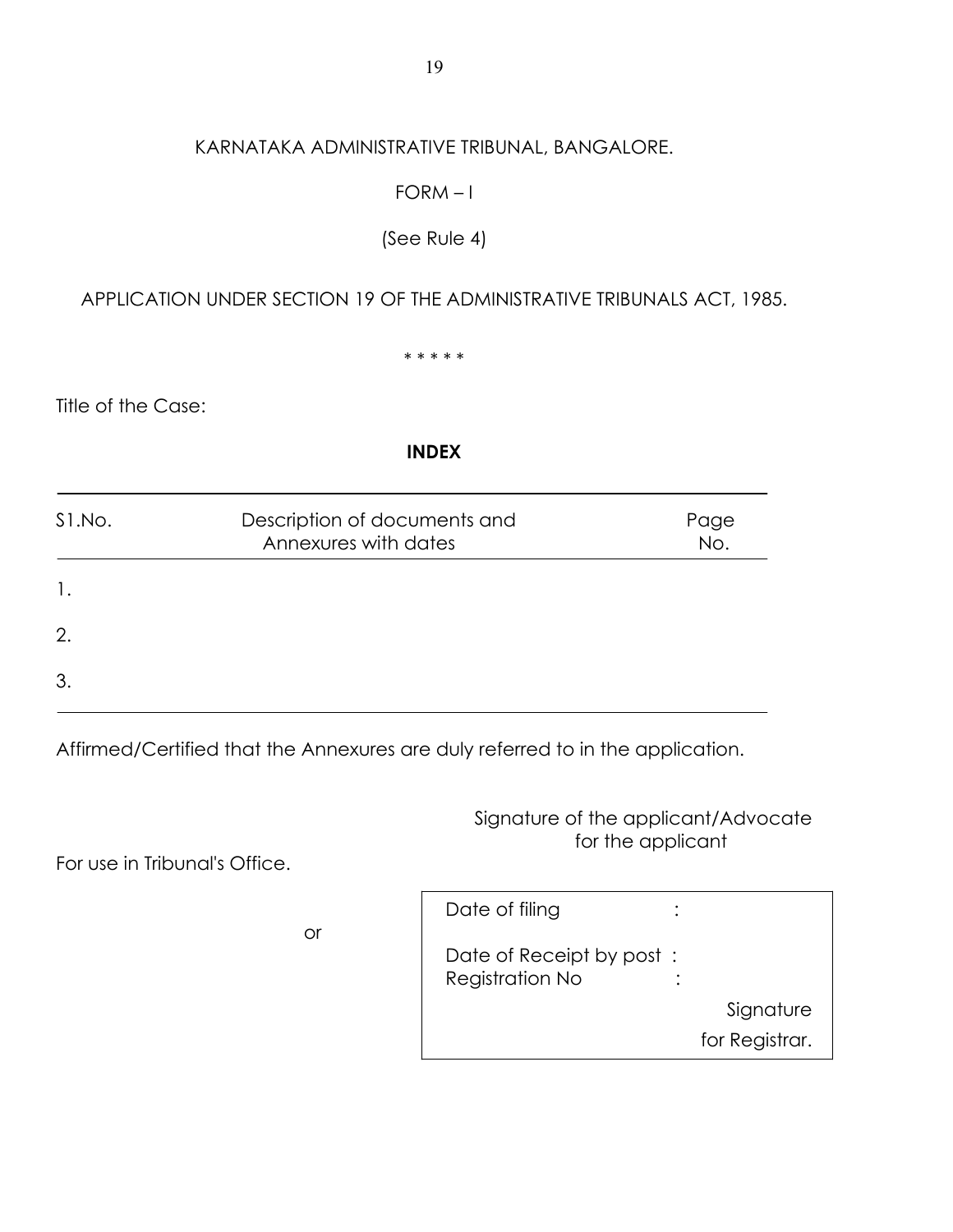## IN HE KARNATAKA ADMINISTRATIVE TRIBUNAL, BANGALORE.

| <b>BETWEEN</b> | <b>APPLICANT</b><br>(Name, address and the Department<br>to which the applicant belongs and<br>Name and address of the Counsel, if<br>Represented by Counsel) |
|----------------|---------------------------------------------------------------------------------------------------------------------------------------------------------------|
| <b>AND</b>     | <b>RESPONDENT</b>                                                                                                                                             |

DETAILS OF APPLICATION :

1. Particulars of the order against which application is made :

The application is against the following order.

| 1. Order No.        | With reference to Annexure |
|---------------------|----------------------------|
| 2. Date             | $\cdots$                   |
| 3. Passed by        | $\cdots$                   |
| 4. Subject in brief | $\cdots$                   |

2. Limitation :

 The applicant declares that the application is within the limitation prescribed in Section 21 of the Administrative Tribunals Act, 1985.

3. A. Facts of the case.

- B. Grounds for relief, including the relevant legal provisions in support of the relief.
- C. Grounds for interim relief.

(Give under 'A' a concise statement of facts in a chronological order, each paragraph containing as far as possible, a separate issue, fact or otherwise and documents should be clearly referred to as annexures).

4. What alternative remedy is available ? whether such remedy is availed of ? Result thereof.

 (Also, give here chronologically the details of representations made and the outcome of such representation/s with reference to Annexure numbers).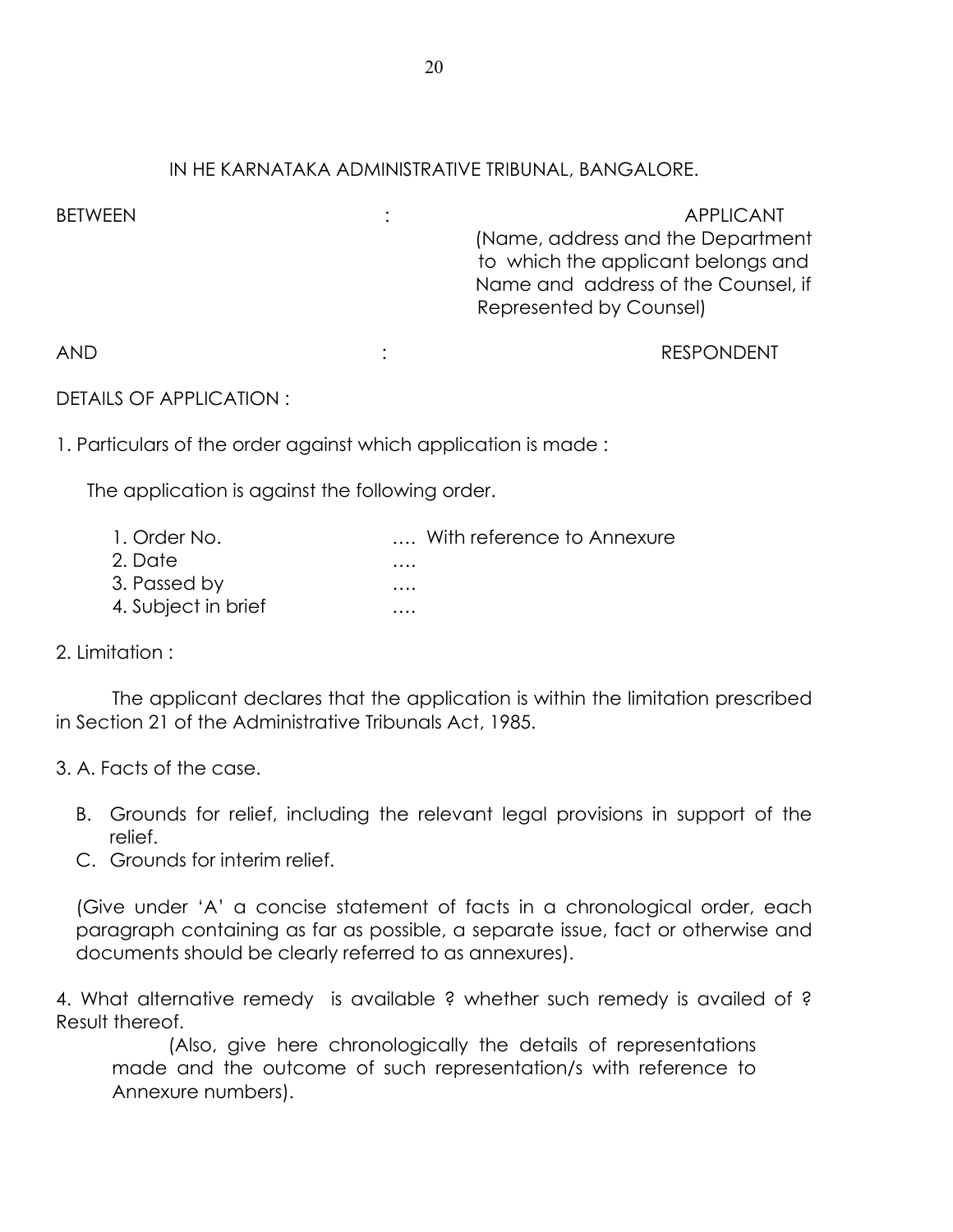5. Matters not previously filed or pending with any other Court.

The applicant further declares that he had not previously filed any application, writ petition or suit regarding the matter in respect of which this application has been made before any court of law or any other authority or any other bench of the Tribunal and or any such application, writ petition or suit is pending before any of them.

In Case the applicant had previously filed any application, writ petition or suit, the stage at which it is pending and if decided the gist of the decision should be given with reference to Annexures.

6. Relief(s) sought :

In view of the facts mentioned in para 3 above, the applicant prays for, the following relief (s)

(specify the relief(s) sought for)

7. Interim order, if any, prayed for Pending final decision on the application, the applicant seeks issue of the fallowing interim order.

#### **VERIFICATION**